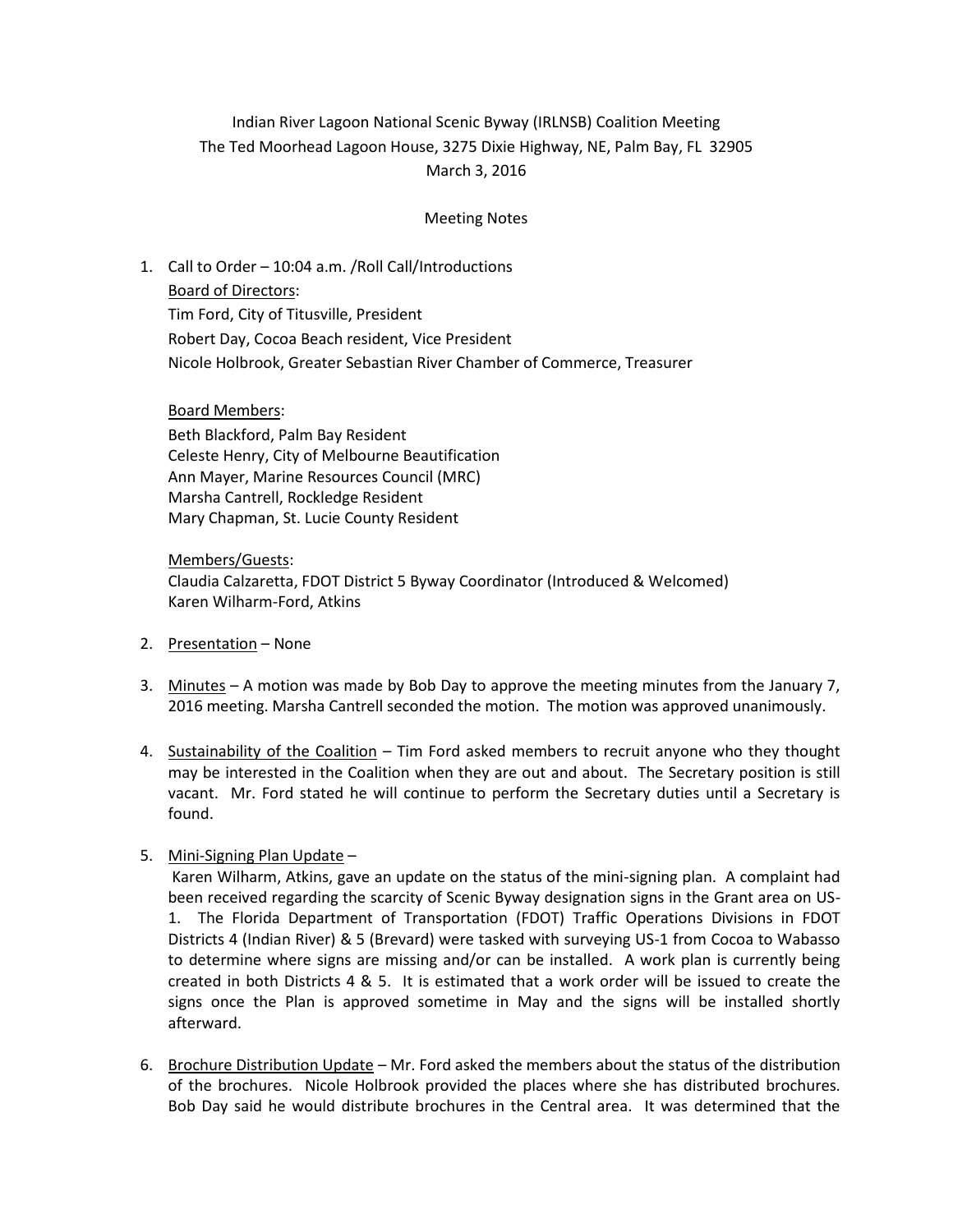Chambers in Palm Bay and Melbourne needed to have brochures delivered. Anne Mayer stated that she would have brochures dropped off at the two chambers. It was also determined that the Barrier Island Center on the Beach side and the Environmental Learning Center (ELC) by the Wabasso Bridge needed to have brochures delivered. Ms. Holbrook will deliver to the (ELC) and Ms. Mayer will have brochures delivered to the Barrier Island Center.

Beth Blackford stated that she volunteered to work the Space Coast Birding Festival for the MRC and handed out brochures to attendees. Ms. Blackford handed out all of the old brochures so that the Coalition no longer has any old versions of the brochure. Mr. Ford stated that Beth did such a good job of distributing brochures that he had to bring more brochures to her.

- 7. Committee Reports
	- a. Bylaw Revisions Mr. Ford noted that Mary Chapman had provided "clean" copies of the Coalition Bylaws which were adopted on December 3, 2015 and that the "clean" version of the Bylaws needed to be ratified by the Coalition. Robert Day made a motion to ratify the "clean" version of the Bylaws. Anne Mayer seconded the motion. The motion was approved unanimously.
	- b. Website Committee Nicole Holbrook reported that with the help of Todd from Atkins, Inc., the Coalition Calendar and the revised brochure had been uploaded to the Coalition web page and that the long video and some of the short videos had been uploaded to the web and that Todd was continuing to add the short videos to the site.
- 8. Report of Officers
	- a. President Mr. Ford mentioned that he renewed the Coalition's corporation registration with the State and the cost was \$62.25. Mr. Ford stated that he was donating the cost and Ms. Holbrook said she would note the donation in the budget. Mr. Ford said that he was scheduled to speak to the Suntree Rotary Club on April 1, 2016 at 7:30 at the Suntree Country Club to discuss a possible partnership with the Rotary in constructing an informational kiosk at Rotary Park on US-1 in the Suntree area.
	- b. Vice President No report.
	- c. Treasurer Nicole Holbrook reported that there was \$525.43 in the account and that she was preparing to submit the IRS postcard for the Coalition. Nicole announced that the Grant Seafood Festival was the weekend of March 4 & 5 and that the Pelican Island Festival was the following weekend. Marsha Cantrell informed the Coalition that the Cocoa Village Craft Show was on March  $5^{\text{th}}$  and  $6^{\text{th}}$ .
- 9. Yearly Reporting Update
	- a. Florida Scenic Highway Program Annual Report Mr. Ford stated that the report was submitted well before the February  $1<sup>st</sup>$  deadline.
	- b.  $501(c)(3)$  Annual Report Karen Wilharm-Ford provided a draft copy of the report for the Coalition members to review and provide input on.
- 10. Florida Scenic Highways Program Update
	- a. New FDOT District 5 Scenic Highway Coordinator Claudia Calzoretta was again introduced and welcomed. Ms. Calzoretta provided the Coalition with her experience and background.
	- b. FSHP 20<sup>th</sup> Anniversary Social Media Campaign (#FLSCENIC) Ms. Wilharm-Ford provided information about the media campaign that was spotlighting the 25 scenic highways in the State. It was noted that #FLSCENIC should be used for any Byway social media postings.